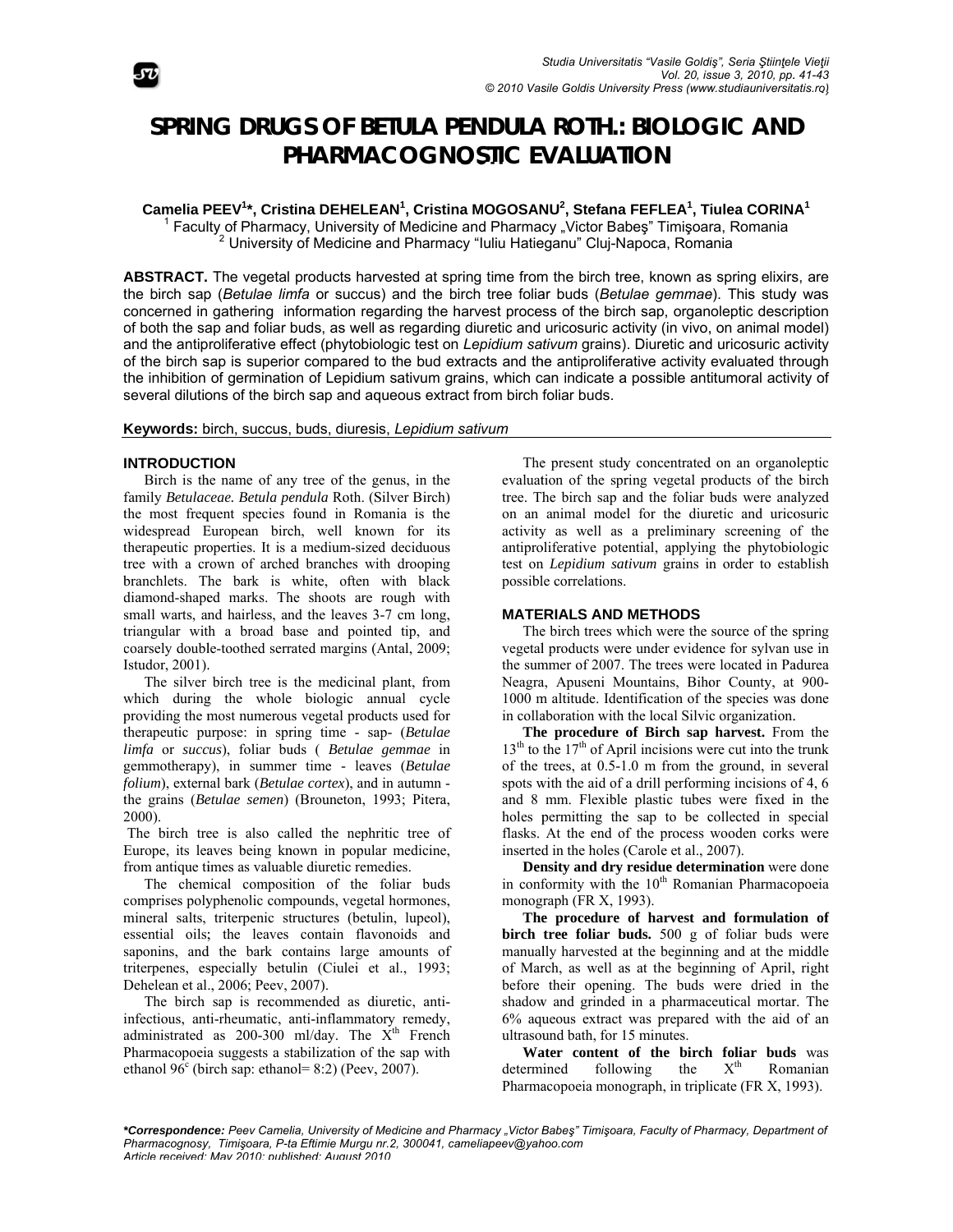*Peev C., Dehelean C., Mogosanu C., Feflea S., Tiulea C.* 

pharmacologic experiment was performed on 4 groups of white Wistar male rats, of 120-150 g each. The animals were kept under standard conditions. At the beginning of the experiment they were all uniformly hydrated through the administration of 2.5 ml of physiologic serum /100 g body weight. After 45 m minutes th intraperitoneally the following samples: **Diuretic** and uricosuric evaluation. The he animals were administered

- group  $1 =$  control group: 1 ml distilled water

- group 2: 1 ml solution of furosemid 30 mg/kg body w weight

- group 3: 1 ml solution birch foliar buds extract 5%

- group 4: 1 ml birch sap

animal was placed on a diuresis device, the urine being collected in graded cylinders. The uric acid content was determined collorimetrically, at 670 nm, the results being expressed as mg/24h/kg body weight. After 24 h from the administration time, each

This *in vivo* test provides data regarding the inhibition of cellular multiplication, the mitodepresive, citostatic as well as stimulating cellular activity of natural compounds. The grains of *Lepidium sativum* are set to g germinate in f flasks with the e diameter of 5 cm. After 24-48 h the radicules are being measured on milimetric paper both from the grains treated with the extractive with water as control samples. For each sample we performed 5 measurments of 10 plantules. The inhibition rate is calculated with the formula: Phytobiologic test on *Lepidium sativum* grains. solutions in several concentrations and those treated

$$
I = \frac{Lm - Lt}{Lm} \times 100
$$

where:

 $Lm$  = the average lengh of radicules from grains treated with w ater

Lt  $=$  the average lengh of radicules from grains treated with the extractive solutions

Values higher than 50% for the inhibition rate indicate a potential antiproliferative effect; the extractive solutions for which the results show this kind of activity, must be considered for further analysis in on superior level of the screening process (Peev, 2007).

#### **RESULTS AND DISCUSSIONS**

Birch sap is a clear liquid, transparent to slightly opalescent, having a sweetish taste and no odor. The speed of sap discharge was the same during the daytime and nighttime, 1.5-2 l of sap being collected in 12 h. The whole process of sap drainage took 20-21 days. The density of the sap was evaluated at 1.20 for the day sap and 1.05 for the sap collected during the night.

The length of foliar buds was evaluated at 4-5 mm, having ovoid, conical aspect and brownish dark green color. They are covered with a sticky resinous substance which confer them a shiny aspect.

The content in water was of 28.9% at the beginning of March, of 34.6% at the middle of March and of 53.6% at the beginnin ng of April, be fore opening.

The values obtained for the diuretic effect and that of the uricosuric activity are presented in Table 1.

*Ta Table 1* 

Results of diuretic activity assay expressed as ml of urine, respective mg of uric acid eliminated of 1 kg body **weight of animal per da ay** 

| <b>Samples</b>            | Diuresis (ml/kg/dav) | Acid uric (mg/kg/day) |
|---------------------------|----------------------|-----------------------|
| Control                   | 19.23                | 0.23                  |
| Furosemid                 | 38.13                | 1.42                  |
| Birch foliar bud extracts | 18.23                | 1.32                  |
| Birch sap                 | 27.81                | 2.91                  |

produced a diuretic effect similar to the group treated only with water, but had a stronger uricosuric activity. The group treated with the extract of foliar buds

diuretic process, between the control group and that treated with furosemid. The elimination of uric acid was significant, almost two times more intense than that determined by furosemid. The birch sap had an intermediate effect on the

germination of *Lepidium sativum* grains for the birch those obtained for foliar buds extracts are showed in F Fig. 2. The results obtained for the inhibition of the sap at different dilutions are presented in Fig. 1, while

for the collection of birch sap is that of 3 weeks. Before and after this period, the flow process of sap is stopped. The present study confirmed that the period needed Average speed of sap flow is constant during daytime and nig ght-time.

In spring foliar buds know an increase in metabolic activity, recording a gradual accumulation of water, from 28% to 53%, with a difference of 25 percentage points between the lag phase and the phase before opening. Birch buds extracts are known in literature to possess an inhibitory action on cell development on cellular lines, in in vitro studies (Fulda, 2008; Pisha et al., 199 95).

Birch sap has a strong diuretic action: 72.94%, demonstrated on animal model. Diuretic action of birch sap is higher than the extract of foliar buds (46.89%). Birch sap has also presented a uricosuric effect two times more intense than that caused by furosemid or by extract of birch foliar buds.